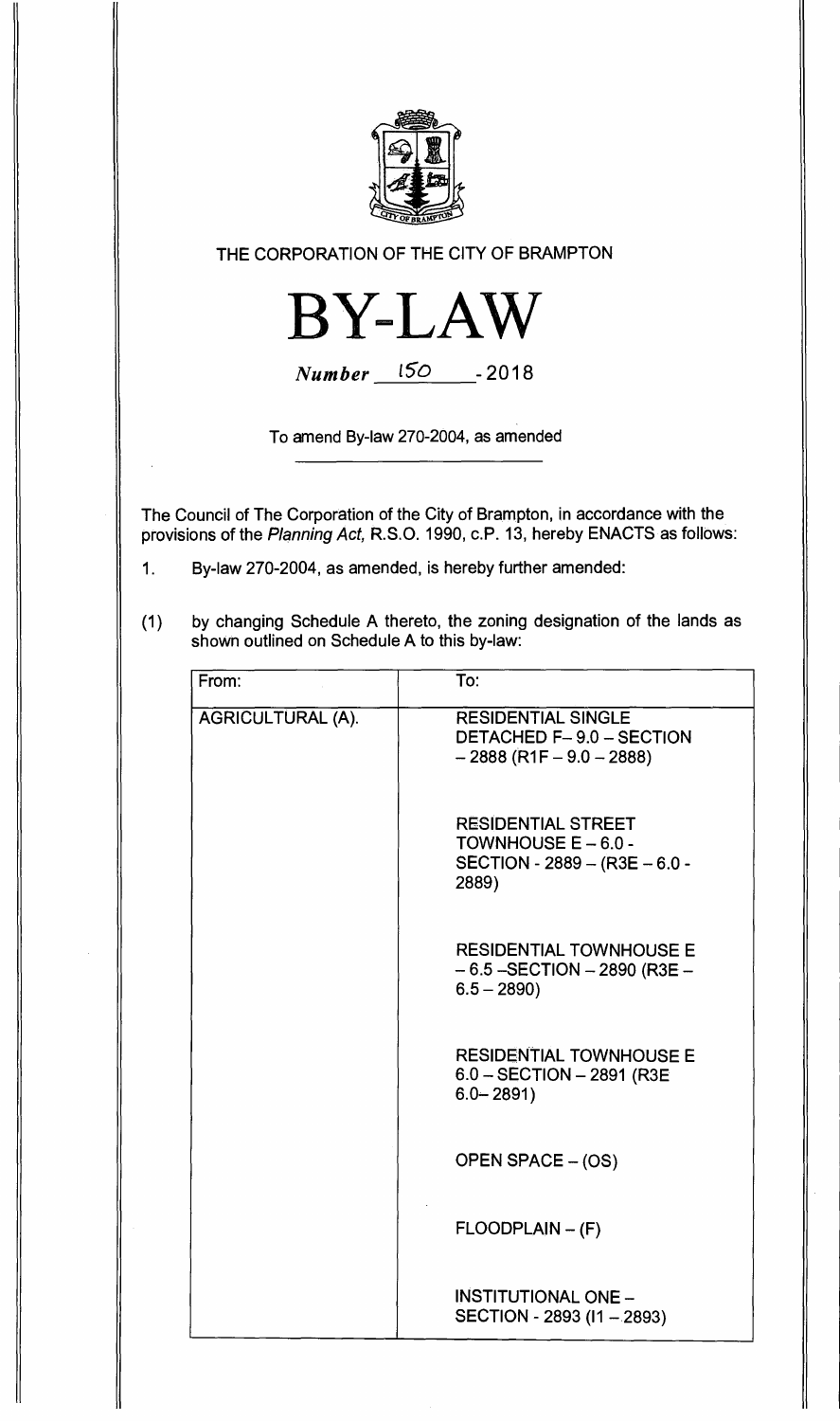- (2) By adding thereto, the following sections:
	- "2888 The lands designated  $R1F 9.0 2888$  on Schedule A to this bylaw:
	- 2888.1 Shall only be used for the purposes permitted in the R1F-9.0 zone.
	- 2888.2 Shall be subject to the following requirements and restrictions:
		- (1) Minimum Lot Area:

Interior Lot - 225.0 square metres; and,

Corner Lot - 270.0 square metres.

(2) Minimum Lot Width:

Interior Lot - 9.0 metres; and,

Corner Lot - 10.8 metres.

- (3) Minimum Lot Depth: 25.0 metres.
- (4) Minimum Front Yard Depth:
	- a) 3.0 metres;
	- b) 5.5 metres to a garage door facing the front lot line;
	- c) The main wall of a dwelling may encroach into the minimum front yard to within 1.0 metres of a daylight rounding/triangle;
	- d) A porch and/or balcony with or without foundation or cold cellar may encroach 2.0 metres into the minimum front yard;
	- e) A bay window, bow window or box window with or without foundation or cold cellar may encroach 1.0 metres into the minimum front yard; and,
	- f) A bay window, bow window or box window with or without foundation or cold cellar including eaves and cornices and a porch and/or balcony with or without foundation or cold cellar including eaves and cornices may encroach into the front yard to within 0.0 metres of a daylight rounding/triangle.
- (5) Minimum Exterior Side Yard:
	- a) 3.0 metres;
	- b) 1.2 metres where the exterior side yard abuts a public or private lane;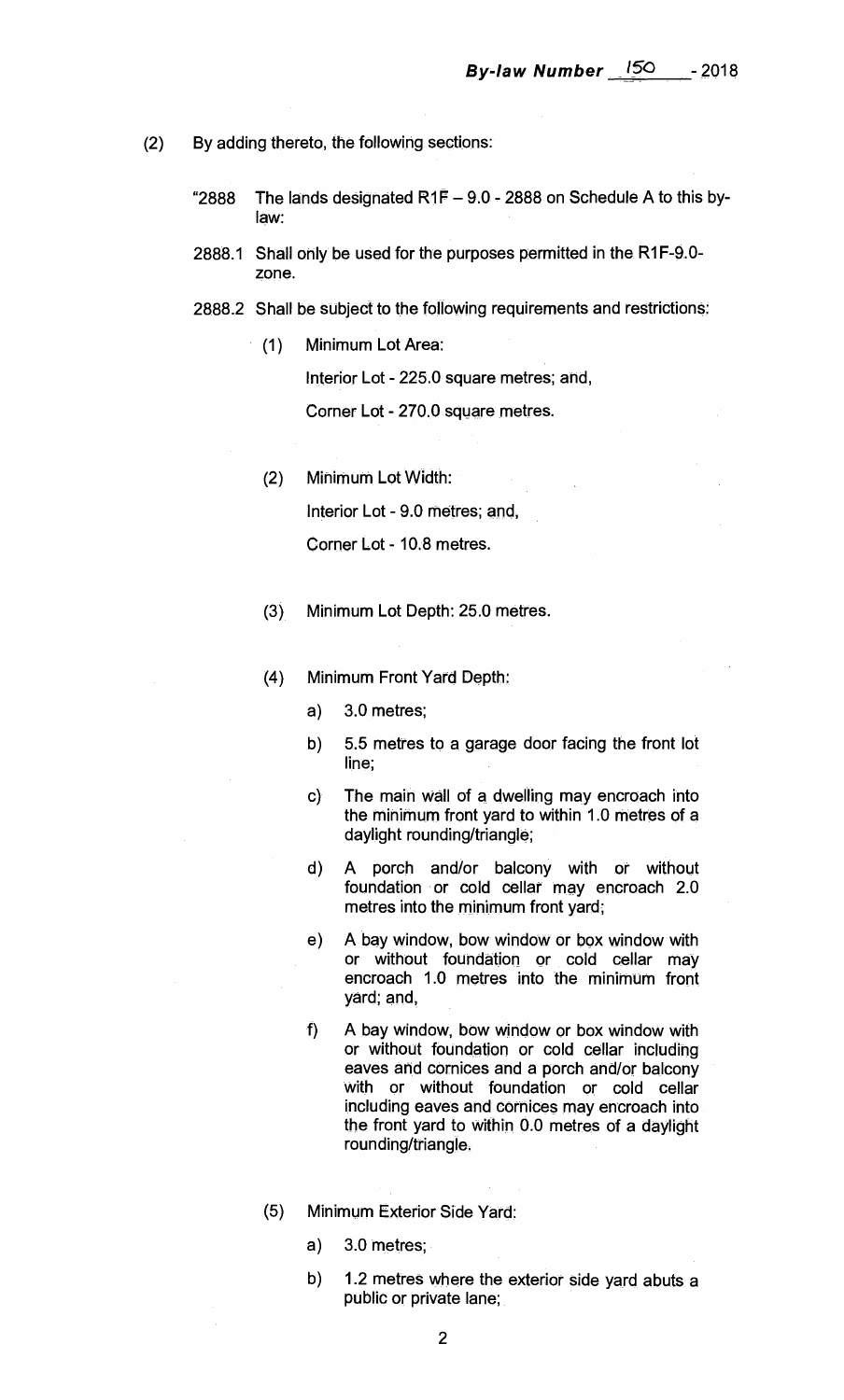- **c) 5.5 metres to a garage door facing the exterior side yard for corner lots 10.8 metres wide or greater;**
- **d) The main wall of a dwelling may encroach into the minimum exterior side yard to within 1.0 metres of a daylight rounding/triangle;**
- **e) A porch and/or balcony with or without foundation or cold cellar and chimney may encroach 2.0 metres into the minimum exterior side yard;**
- **f) A bay window, bow window or box window with or without foundation or cold cellar may encroach 1.0 metres into the minimum exterior side yard;**
- **g) A bay window, bow window or box window with or without foundation and a porch and/or balcony with or without foundation or cold cellar including eaves and cornices may encroach into the minimum exterior side yard to within 0.0 metres of a daylight rounding/triangle; and,**
- **h) For corner lots with a 1.2 metre exterior side yard adjacent to a lane, the maximum encroachment of any type into a minimum exterior side yard shall be 0.5 metres;**
- **(6) Minimum Rear Yard Setback:** 
	- **a) 6.0 metres for an interior lot;**
	- **b) 3.0 metres for a corner lot provided that not less than 50% of the unit width is set back 6.0 metres from the rear lot line;**
	- **c) 3.5 metres to a deck off the main floor;**
	- **d) 0.6 metres to the side wall of a garage, where access to the garage is from the exterior side yard for lots greater than 10.8 metres wide;**
	- **e) 4.5 metres for open roofed porches and or uncovered terraces; and,**
	- **f) A bay window, bow window or box window with or without foundation and a porch or cold cellar may encroach 1.0 metres into the minimum rear yard.**
- **(7) Minimum Interior Side Yard:** 
	- **a) 1.2 metres on one side and 0.6 metres on the other side provided that the combined total for both interior lots is 1.8 metres;**
	- **b) Interior side yards between two lots can be paired at 0.6 metres per paired lots, and or 1.2 metres and 0.6 metres per paired lots, and or at 1.2 metres per paired lots;**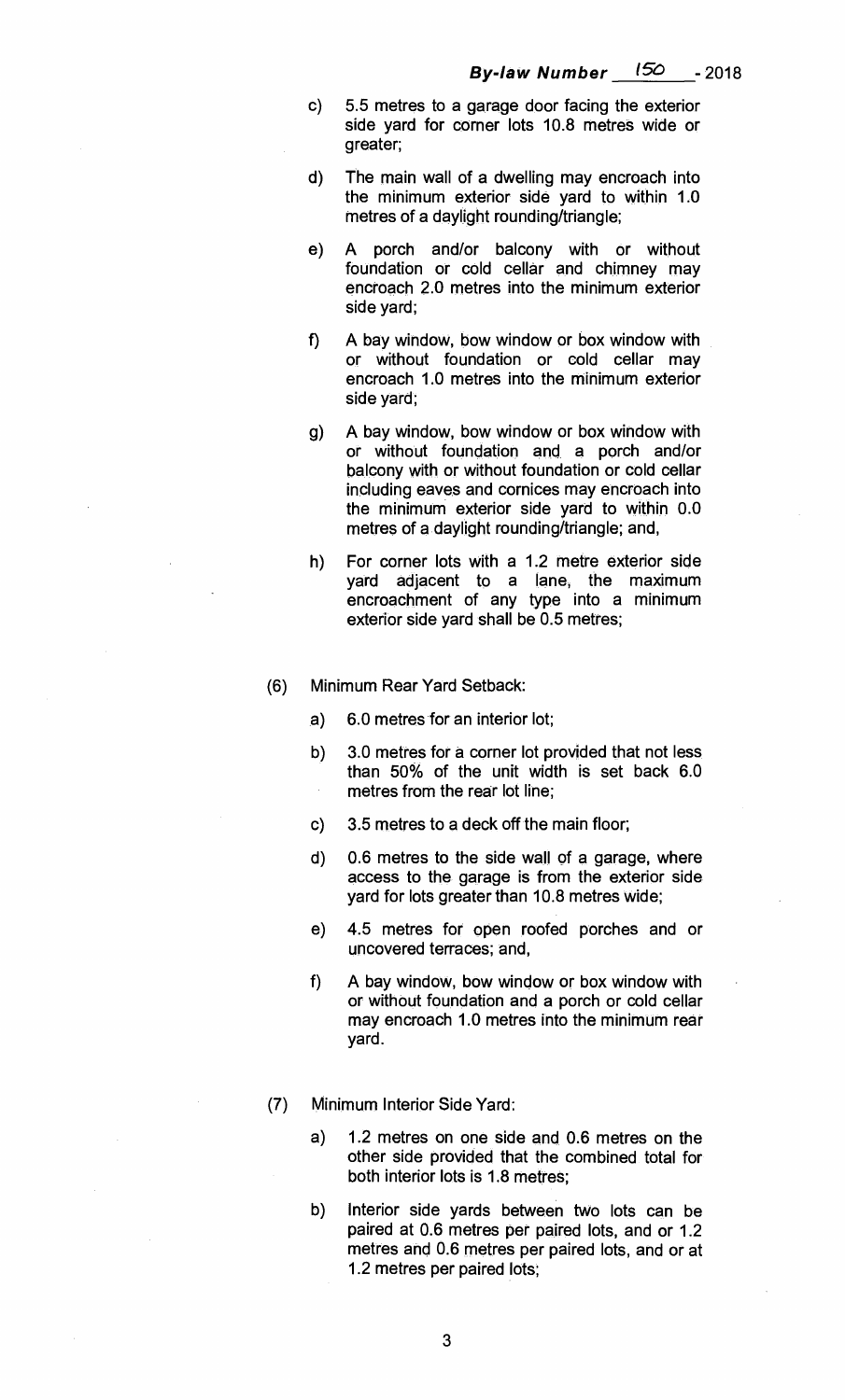- c) **1.2 metres where the side yard abuts a public walkway or a non-residential zone; and,**
- **d) 0.6 metres for a corner lot abutting another interior lot with a side yard of 0.6 metres, for a total of 1.2 metres between buildings.**
- **(8) Maximum Building Height 12.0 metres.**
- **(9) No garage may project more than 1.5 metres beyond the porch or front wall of a dwelling.**
- **(10) The following provisions apply to garages:** 
	- **a) the maximum cumulative garage door width for lots with a lot width less than 10.4 metres shall be 3.7 metres;**
	- **the maximum cumulative garage door width for**   $b)$ **lots with a lot width equal to or greater than 10.4 metres but less than 11.0 metres shall be 4.6 metres;**
	- **the maximum cumulative garage door width for**  C) **lots with a lot width equal to or greater than 11.0 metres but less than 12.5 metres shall be 5.0 metres;**
	- $\mathbf{d}$ **the maximum cumulative garage door width for lots with a lot width equal to or greater than 12.5 metres but less than 14.0 metres shall be 5.5 metres;**
	- **e) for lots 14.0 metres wide or greater, the maximum cumulative interior garage width shall be 6.4 metres or 50% of the dwelling unit width, whichever is greater;**
	- **f) the garage door width may be widened by an extra 0.6 metres if the front of the garage projects 2.5 metres or less beyond the ground floor main entrance of the dwelling unit; and,**
	- g) **the interior garage width, as calculated 3.0 metres from the garage opening, shall be a maximum 0.9 metres greater than the maximum cumulative garage door width permitted on the lot.**
- **(11) The following shall apply to a bay, bow or box window:** 
	- **a) Notwithstanding Section 6.13 Table 6.13.A, the maximum width of a bay, bow or box window with or without foundation shall be 4.5 metres;**
	- **b) Notwithstanding Section 6.13 Table 6.13.A, the maximum depth of a bay, bow or box window with or without foundation shall be 1.0 metres;**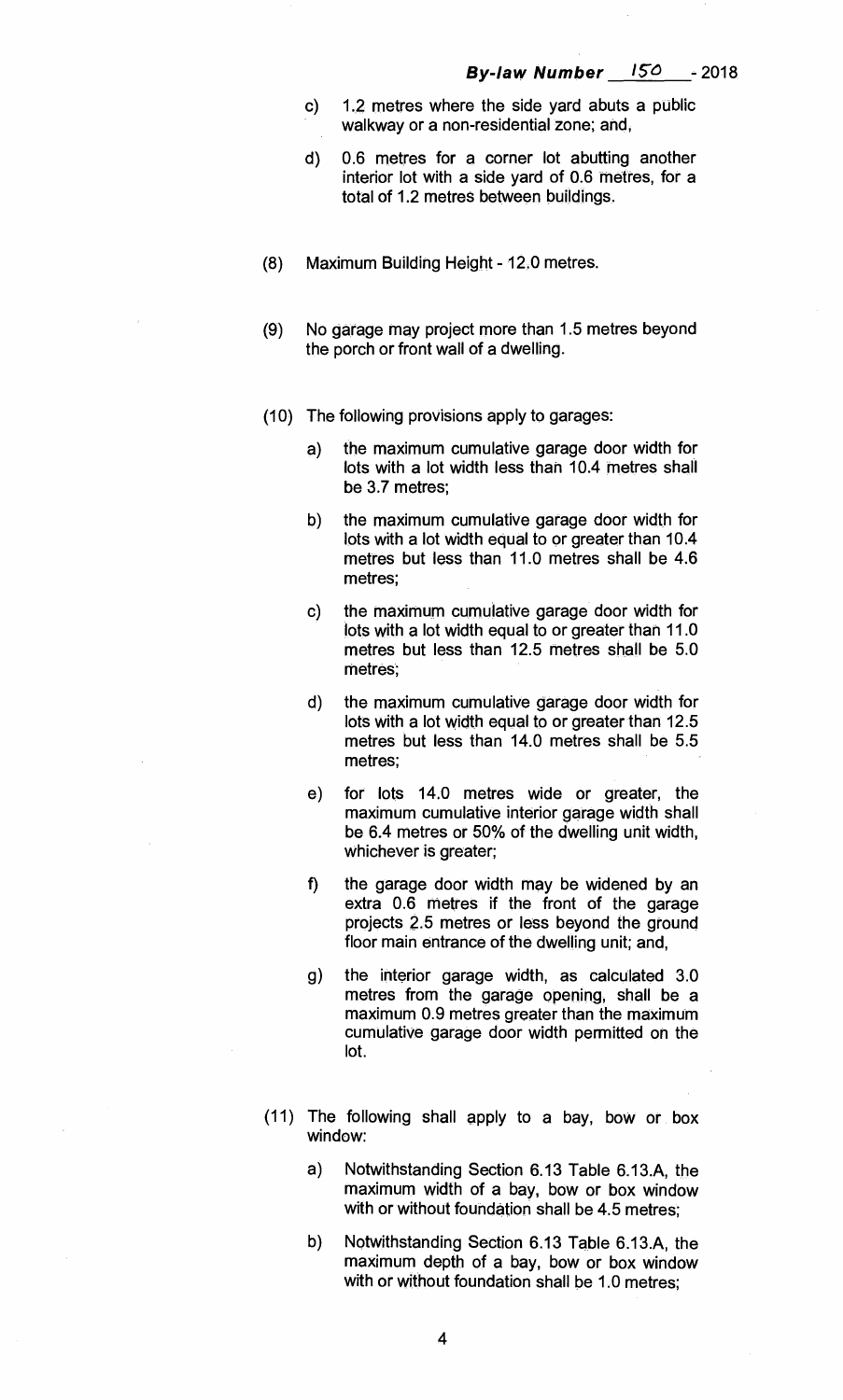- **c) A bay, bow or box window with a maximum depth of 0.6 metres shall not be required to contain side windows; and,**
- **d) A bay, bow or box window with a depth greater than 0.6 metres up to the maximum depth of 1.0 metres shall contain side windows.**
- **(12) Notwithstanding Section 10.9.1B (1) the following shall apply:** 
	- **a) the minimum driveway width shall be 2.75 metres.**
- **(13) On a corner lot with a width of 11.0 metres or greater, a two-bay garage shall be permitted when accessed across the front lot line.**
- **(14) Notwithstanding Section 10.12, the minimum distance measured along a lot line between a driveway and the actual or projected point of intersection of two streets shall be 4.0 metres."**
- **(3) By adding thereto, the following sections:** 
	- **"2889 The lands designated. R3E 6.0 2889 on Schedule A to this bylaw:**
	- **2889.1 Shall only be used for the purposes permitted in the R3E-6.0 zone and,** 
		- **a) Dwelling, Rear Lane Townhouse.**
	- **2889.2 Shall be subject to the following requirements and restrictions:** 
		- **(1) Minimum Lot Area: Interior Lot -120 square metres; Corner Lot - 180 square metres; and, End Lot - 144 square metres.**
		- **(2) Minimum Lot Width: Interior Lot - 6.0 metres; Corner Lot - 9.0 metres; and, End Lot — 7.2 metres.**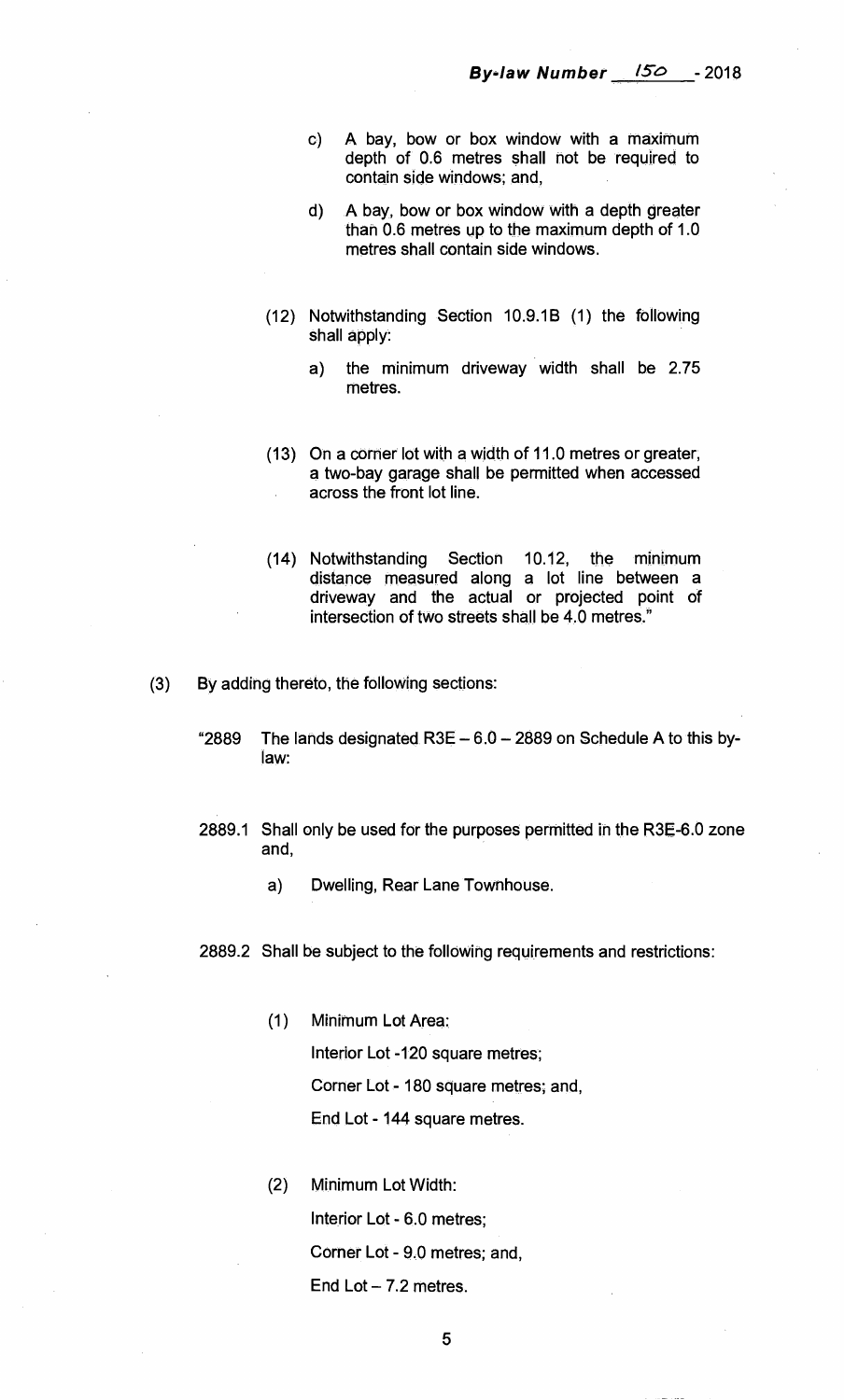- **(3) Minimum Lot Depth: 20 metres.**
- **(4) Minimum Front Yard Depth:** 
	- **a) 3.0 metres;**
	- **b) A porch and/or balcony with or without foundation or cold cellar may encroach 2.0 metres into the minimum front yard;**
	- **c) A bay window, bow window or box window with or without foundation or cold cellar may encroach 1.0 metres into the minimum front yard; and,**
	- **d) A bay window, bow window or box window with or without foundation or cold cellar including eaves and cornices and a porch and/or balcony with or without foundation or cold cellar including eaves and cornices may encroach into the minimum front yard to within 0.0 metres of a daylight rounding/triangle.**
- **(5) Minimum Exterior Side Yard:** 
	- **a) 3.0 metres;**
	- **b) 1.2 metres where the exterior side yard abuts a public or private lane;**
	- **c) The main wall of a dwelling may encroach into the minimum exterior side yard to within 1.0 metres of a daylight rounding/triangle;**
	- **d) A porch and/or balcony with or without foundation or cold cellar and chimney may encroach 2.0 metres into the minimum exterior side yard;**
	- **e) A bay window, bow window or box window with or without foundation or cold cellar may encroach 1.0 metres into the minimum exterior side yard;**
	- **f) A bay window, bow window or box window with or without foundation and a porch and/or balcony with or without foundation or cold cellar including eaves and cornices may encroach into the minimum exterior side yard to within 0.0 metres of a daylight rounding/triangle; and,**
	- **g) For corner lots with a 1.2 metres exterior side yard adjacent to a lane, the maximum encroachment of any type into an exterior side yard shall be 0.5 metres.**
- **(6) Minimum Rear Yard:** 
	- **a) No minimum rear yard depth shall apply except where a garage door is accessed by a rear lane the minimum setback to a garage door is 1.0 metres.**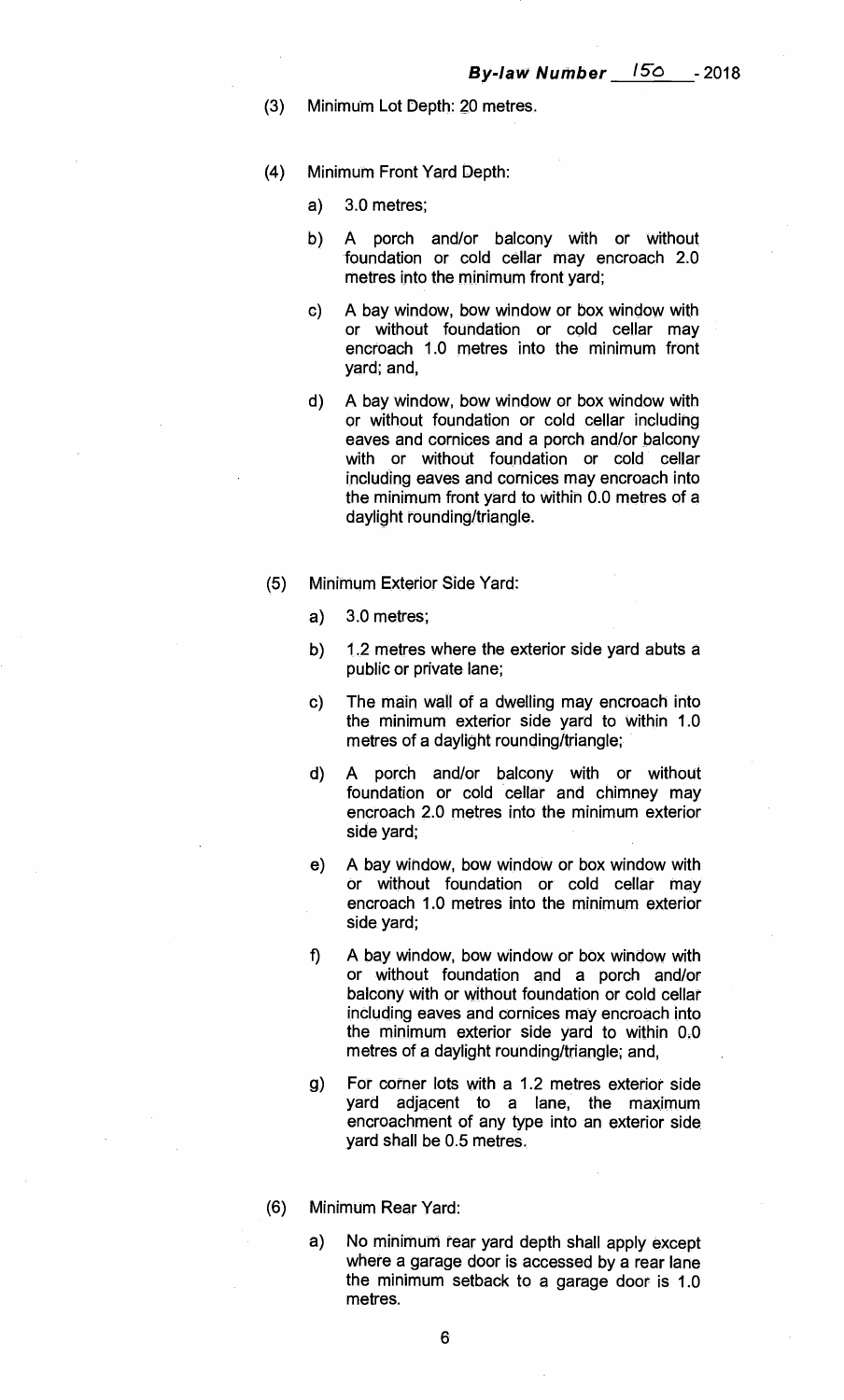- (7) Minimum Interior Side Yard:
	- a) 1.2 metres;
	- b) 0.0 metres when abutting side lot line coincides with a common wall between two dwellings; and,
	- c) 0.7 metres to a bay, bow, or box window with or without foundation or cold cellar.
- (8) Maximum Building Height 12.0 metres.
- (9) Notwithstanding Section 16.10.2.d), no minimum dwelling unit width is required.
- (10) Minimum Amenity Area:
	- a) 3.5 square metres shall be provided at ground level or on a balcony/uncovered terrace on the second or third floor.
- (11) The following provisions apply to garages:
	- a) the garage door width shall not exceed the width of any unit or main wall of a dwelling.
- (12) The following shall apply to a bay, bow or box window:
	- a) Notwithstanding Section 6.13 Table 6.13.A, the maximum width of a bay, bow or box window with or without foundation shall be 4.5 metres;
	- b) Notwithstanding Section 6.13 Table 6.13.A the maximum depth of a bay, bow or box window with or without foundation shall be 1.0 metres; and,
	- c) A bay, bow or box window with a depth greater than 0.6 metres up to a maximum depth of 1.0 metres shall contain side windows.
- (13) Notwithstanding Section 10.13.2, front to rear yard pedestrian access through the dwelling unit shall not be required.
- (14) Notwithstanding Section 10.9.1 B.1), the following shall apply:
	- a) the minimum driveway width shall be 2.75 metres and the maximum width of the driveway shall not exceed the width of any unit.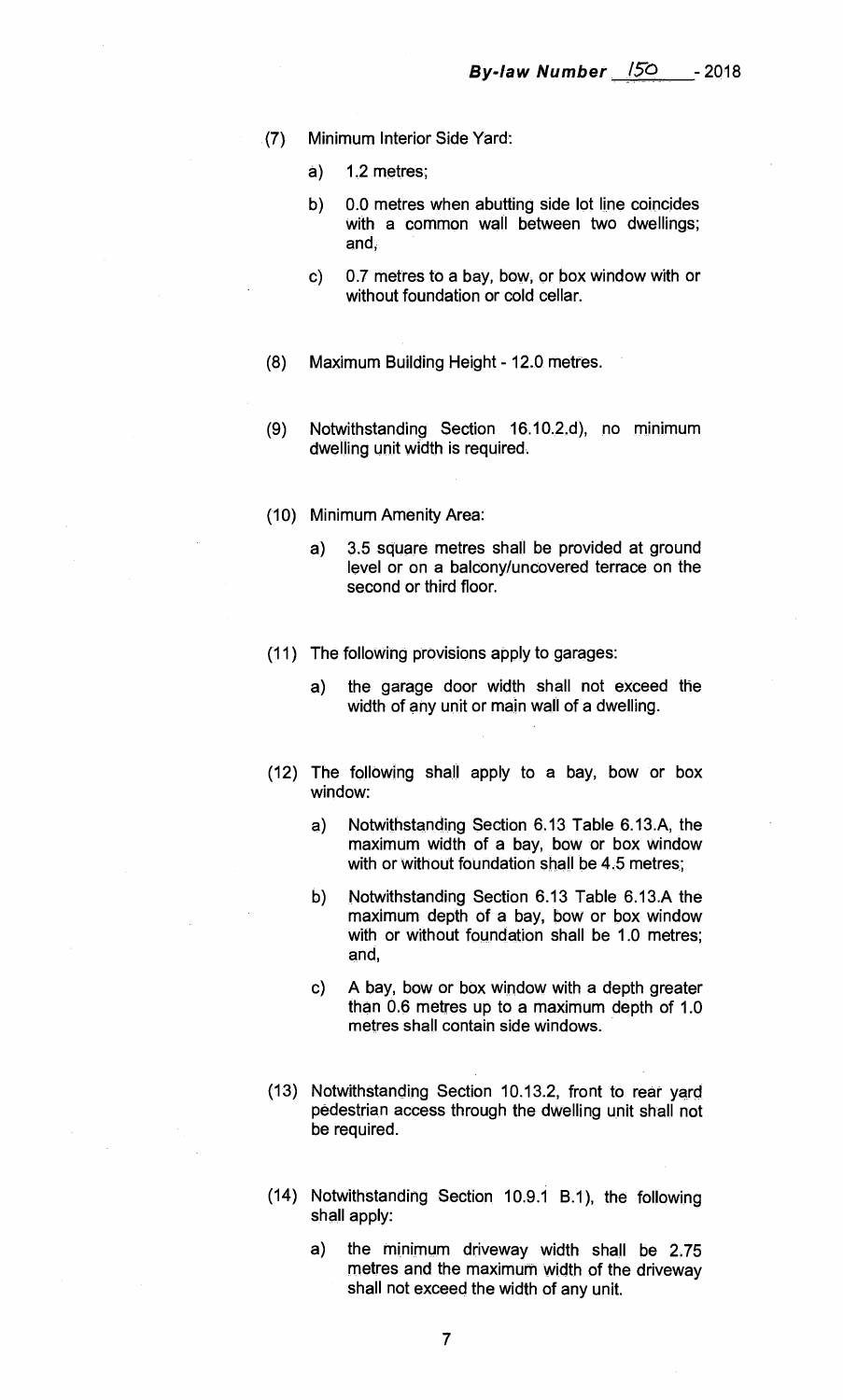- **(15) Notwithstanding 10.9.1 B.7), the maximum driveway width shall not exceed the width of the garage.**
- **(16) Air conditioning units are permitted to be located on a balcony or uncovered terrace.**
- **(17) A public/private lane is deemed to be a street for zoning purposes.**
- **(18) For zoning purposes, the front lot line is deemed to be the lot line abutting the public road and the rear lot line is deemed to be the lot line abutting a public/private lane.**
- **(19) Notwithstanding Section 10.12, the minimum distance measured along a lot line between a driveway and the actual or projected point of intersection of two streets shall be 4.0 metres."**
- **(4) By adding thereto, the following sections:** 
	- **"2890 The lands designated R3E 6.5 2890 on Schedule A to this bylaw:**
	- **2890.1 Shall only be used for the purposes permitted in the R3E-6.5 zone.**

**2890.2 Shall be subject to the following requirements and restrictions:** 

- 1) Minimum Lot Area: **Interior Lot — 162.5 square metres; Corner Lot — 237.5 square metres; and, End Lot —192.5 square metres.**
- **2) Minimum Lot Width: Interior Lot — 6.5 metres; Corner Lot — 9.5 metres; and, End Lot — 7.7 metres.**
- $3)$ **Minimum Lot Depth: 25.0 metres.**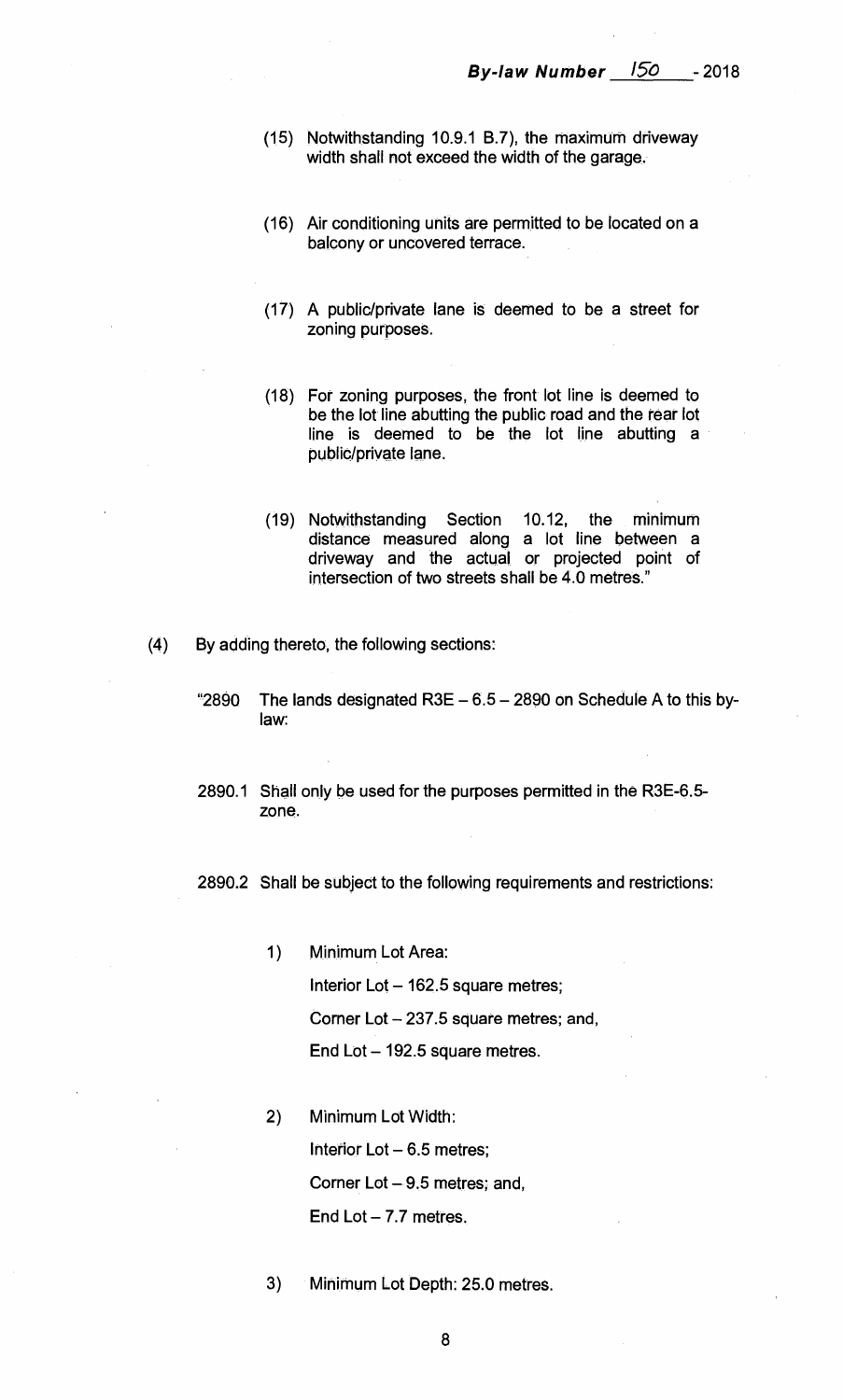- 4) Minimum Front Yard Depth:
	- a) 3.0 metres;
	- b) 5.5 metres to garage door facing the front lot line;
	- c) the main wall of a dwelling may encroach into the minimum front yard to within 1.0 metres of a daylight rounding/triangle;
	- d) a porch and/or balcony with or without foundation or cold cellar may encroach 2.0 metres into the minimum front yard;
	- e) a bay window, bow window or box window with or without foundation or cold cellar may encroach 1.0 metres into the minimum front yard; and,
	- f) a porch and/or balcony with or without foundation or cold cellar including eaves and cornices and a bay window, bow window or box window with or without foundation or cold cellar including eaves and cornices may encroach into the front yard to within 0.0 metres of a daylight rounding/triangle.
- (5) Minimum Exterior Side Yard:
	- a) 3.0 metres;
	- b) 1.2 metres where the exterior side yard abuts a public or private lane;
	- c) 5.5 metres to a garage door facing the exterior side yard for corner lots 8.5 metres wide or greater;
	- d) the main wall of a dwelling may encroach, into the minimum exterior side yard to within 1.0 metres of a daylight rounding/triangle;
	- e) a porch and/or balcony with or without foundation or cold cellar and chimney may encroach 2.0 metres into the minimum exterior side yard;
	- f) a bay window, bow window or box window with or without foundation or cold cellar may encroach 1.0 metres into the minimum exterior side yard;
	- g) a bay window, bow window or box window with or without foundation and a porch and/or balcony with or without foundation or cold cellar including eaves and cornices may encroach into the minimum exterior side yard to within 0.0 metres of a daylight rounding/triangle; and,
	- $h)$ for corner lots with a 1.2 metres exterior side yard adjacent to a lane, the maximum encroachment of any type into a minimum exterior side yard shall be 0.5 metres.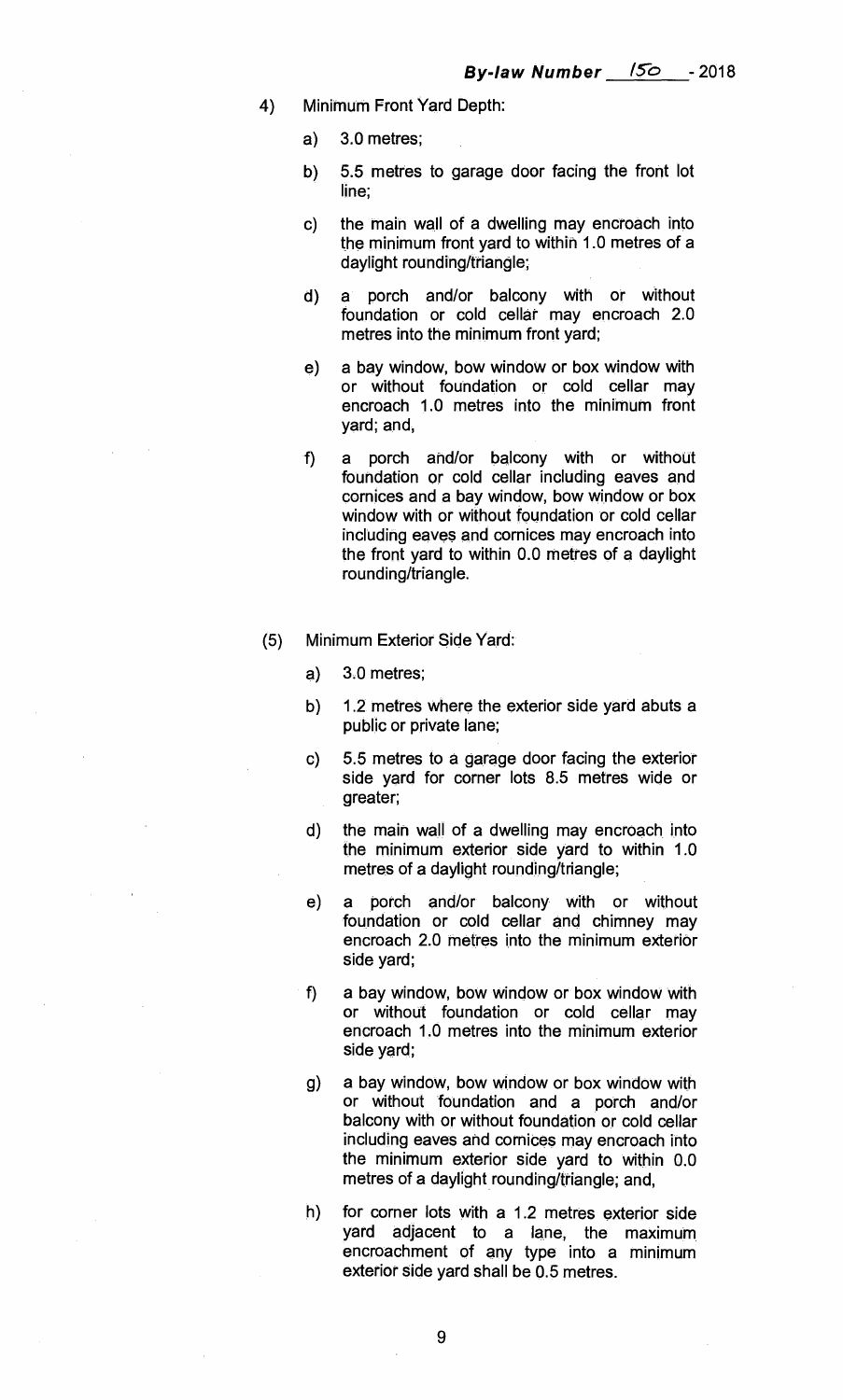- **(6) Minimum Rear Yard:** 
	- **a) 5.0 metres for an interior lot;**
	- **b) 3.0 metres for a corner lot provided that not less than 50% of the unit width is setback 5.0 metres from the rear lot line;**
	- **c) 3.5 metres to a deck off the main floor;**
	- **d) 0.6 metres to the side wall of a garage, where access to the garage is from the exterior side yard; and,**
	- **e) a bay window, bow window or box window with or without foundation and a porch or cold cellar may encroach 1.0 metre into the rear yard.**
- **(7) Minimum Interior Side Yard:** 
	- **a) 1.2 metres;**
	- **(b) 0.0 metres when abutting side lot line coincides with a common wall between two dwellings.**
- **(8) Maximum Building Height 12.0 metres.**
- **(9) Notwithstanding Section 16.10.2.d), the minimum dwelling unit width shall be 5.0 metres.**
- **(10) No garage may project more than 1.5 metres beyond the porch or front wall of a dwelling.**
- **(11) The following provisions apply to garages:** 
	- **a) the maximum cumulative garage door width for interior lots with a lot width less than 6.0 metres shall be 3.7 metres;**
	- **b) the maximum cumulative garage door width for interior lots with a lot width equal to 6.0 metres but less than 9.8 metres shall be 4.6 metres;**
	- **c) the maximum cumulative garage door width for interior lots with a lot width equal to 9.8 metres but less than 10.7 metres shall be 5.0 metres;**
	- **d) the maximum cumulative garage door width for interior lots equal to 10.7 metres but less than 12.2 metres shall be 5.5 metres;**
	- **e) the maximum cumulative garage door width for corner lot with a lot width equal to or greater than 6.0 metres shall be 5.5 metres;**
	- **f) a two bay garage shall be permitted on a corner lot; and,**
	- **the interior garage width, as calculated 3.0**  g) **metres from the garage opening, shall be a**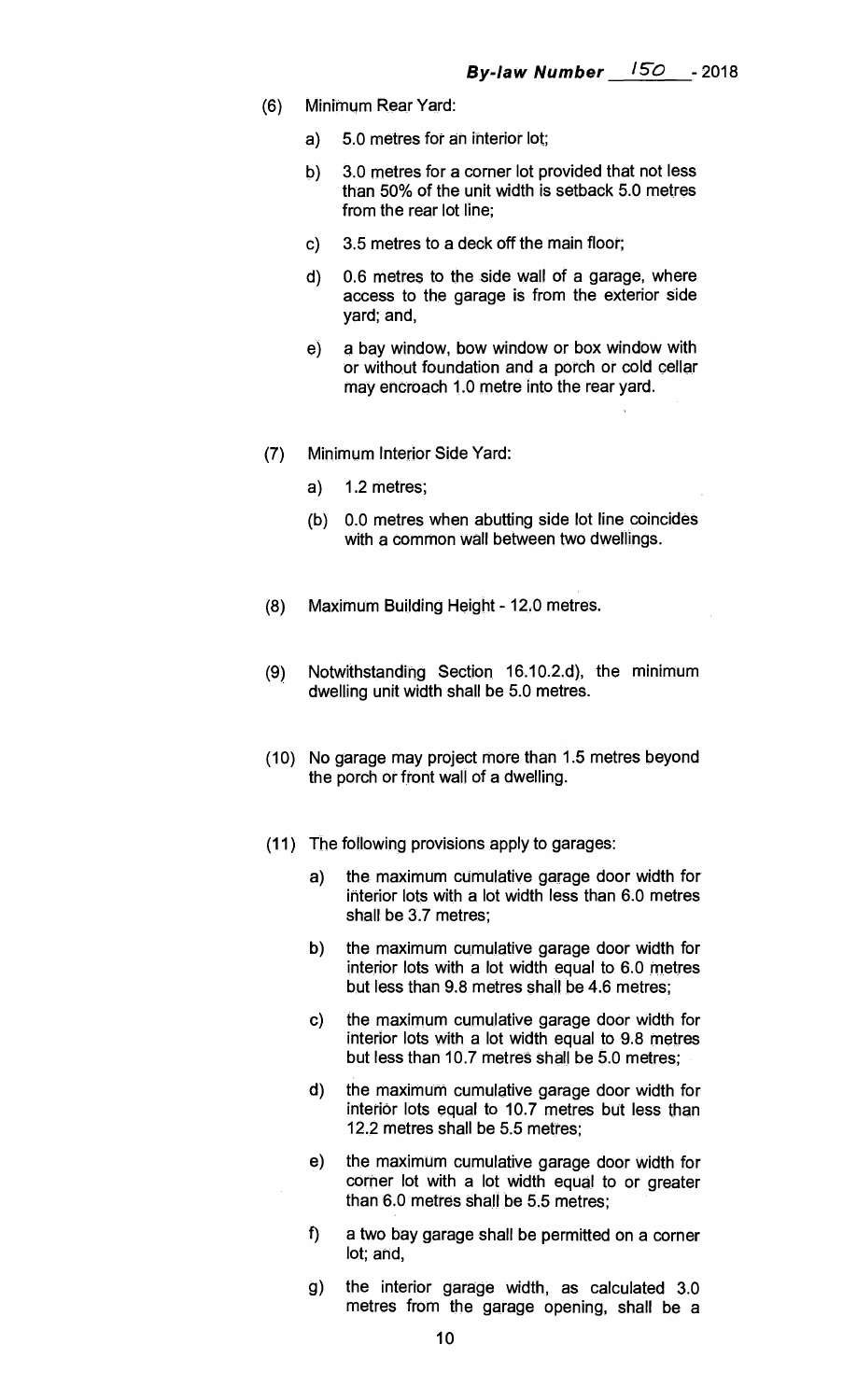**maximum of 0.9 metres greater than the maximum garage door width permitted on the lot.** 

- **(12) The following shall apply to a bay, bow or box window:** 
	- **a) Notwithstanding Section 6.13 Table 6.13.A, the maximum width of a bay, bow or box window with or without foundation shall be 4.5 metres;**
	- **b) Notwithstanding Section 6.13 Table 6.13.A the maximum depth of a bay, bow or box window with or without foundation shall be 1.0 metres; and,**
	- **c) A bay, bow or box window with a depth greater than 0.6 metres up to the maximum depth of 1.0 metres shall contain side windows.**
- **(13) Notwithstanding Section 10.13.2 the following shall apply:** 
	- **a) front to rear yard access shall be permitted via non habitable rooms and with more than a two step grade difference.**
- **(14) Notwithstanding Section 10.9.1.6.1) the following shall apply:** 
	- **a) the minimum driveway width shall be 2.75 metres.**
- **(15) Notwithstanding Section 10.12, the minimum distance measured along a lot line between a driveway and the actual or projected point of intersection of two streets shall be 4.0 metres."**
- **(5) By adding thereto, the following sections:** 
	- **"2891 The lands designated R3E-6.0 —2891 on Schedule A to this bylaw:**
	- **2891.1 Shall only be used for the following purposes:** 
		- **a) Dwelling, Rear Lane Townhouse.**
	- **2891.2 Shall be subject to the following requirements and restrictions.** 
		- **(1) Minimum Lot Area:**

**Interior Lot -132 square metres;**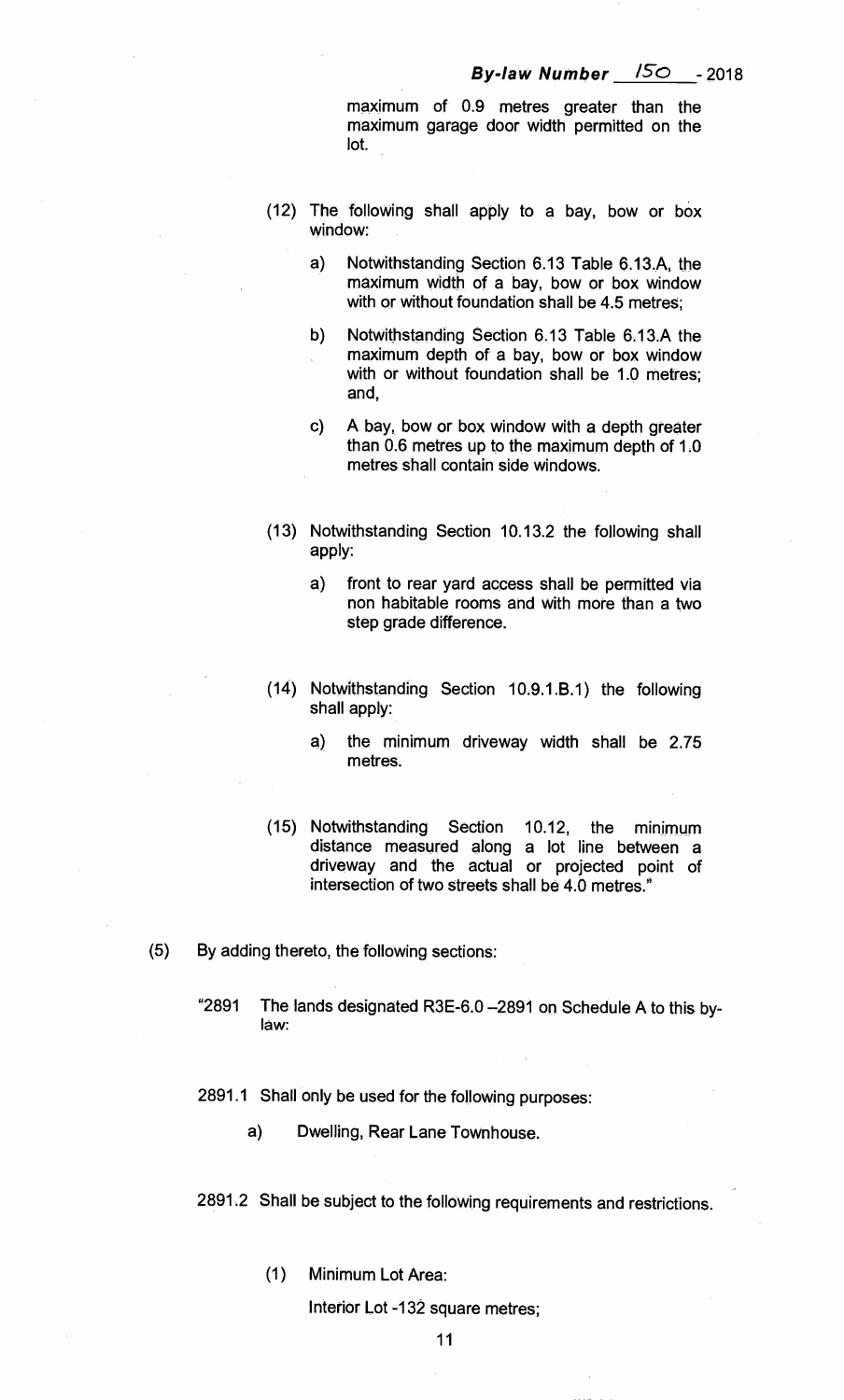**Corner Lot - 198 square metres; and,** 

**End Lot - 172 square metres.** 

**(2) Minimum Lot Width:** 

**Interior Lot - 6.0 metres; Corner Lot - 9.0 metres; and, End Lot — 7.2 metres.** 

- **(3) Minimum Lot Depth: 2**:**2 metres.**
- **(4) Minimum Front Yard Depth:** 
	- **a) 3.0 metres;**
	- **b) A porch and/or balcony with or without foundation or cold cellar including eaves and cornices may encroach 2.0 metres into the minimum front yard to within 0.0 metres of a daylight rounding/triangle; and,**
	- **c) A bay window, bow window or box window with or without foundation or cold cellar including eaves and cornices may encroach 1.0 metres into the minimum front yard to within 0.0 metres of a daylight rounding/triangle.**
- **(5) Minimum Exterior Side Yard:** 
	- **a) 3.0 metres;**
	- **b) The main wall of a dwelling may encroach into the minimum exterior side yard to within 1.0 metres of a daylight rounding/triangle;**
	- **A porch and/or balcony with or without**   $c)$ **foundation or cold cellar and a chimney may encroach 2.0 metres into the minimum exterior side yard;**
	- **d) A bay window, bow window or box window with or without foundation or cold cellar may encroach 1.0 metres into the minimum exterior side yard; and,**
	- **e) A bay window, bow window or box window with or without foundation and a porch and/or balcony with or without foundation or cold cellar including eaves and cornices may encroach into the minimum exterior side yard to within 0.0 metres of a daylight rounding/triangle.**
- **(6) Minimum Rear Yard:** 
	- **a) 3.0 metres;**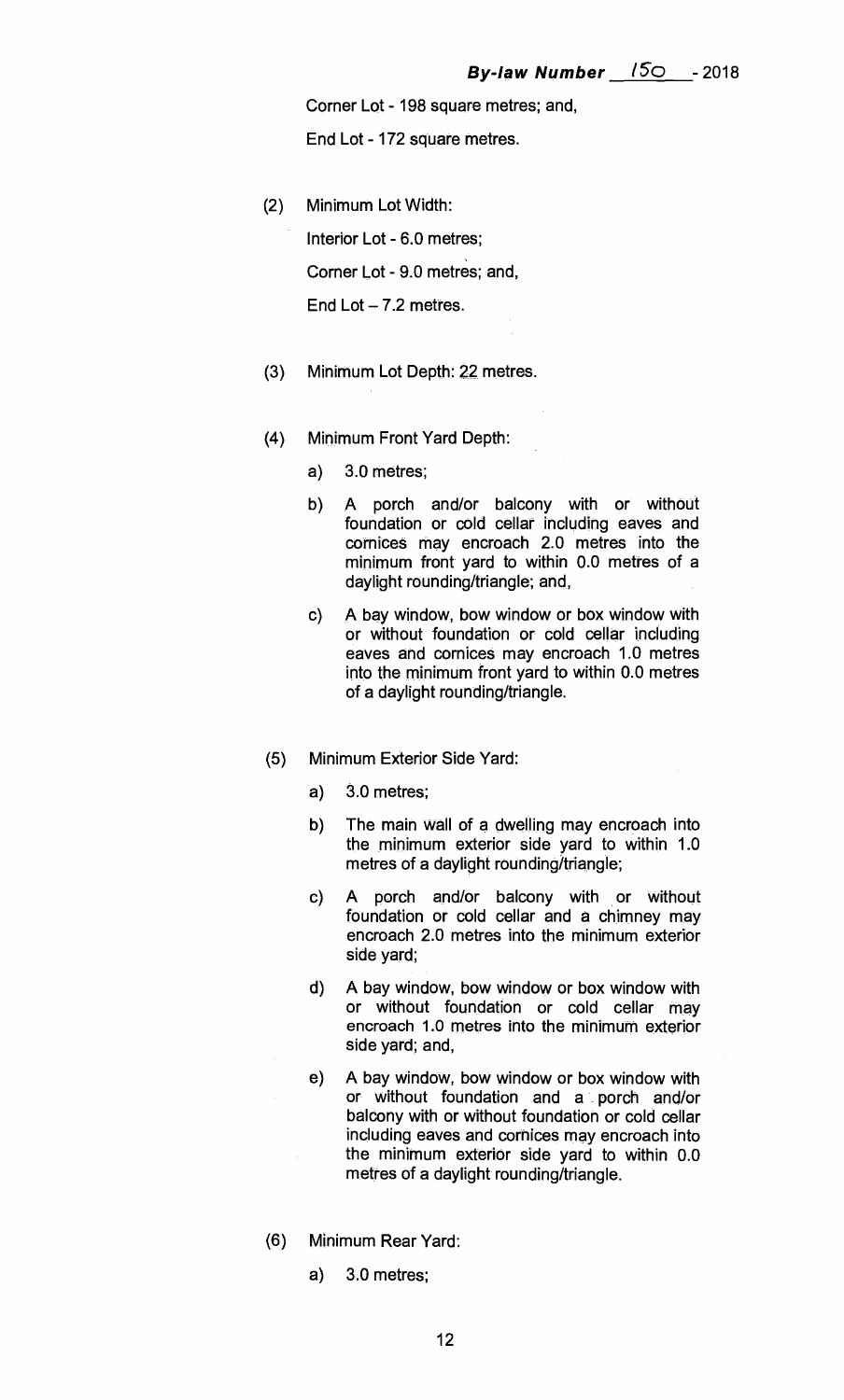- **b) 5.5 metres to a garage door facing the rear lot line;**
- **c) The main wall of the dwelling may encroach into the minimum rear yard to within 1.0 metres of a daylight rounding/triangle;**
- **d) A porch and/or balcony with or without foundation or cold cellar and a chimney may encroach 2.0 metres into the minimum rear yard;**
- **e) A bay window, bow window or box window with or without foundation may encroach 1.0 metres into the minimum rear yard; and,**
- **f) A bay window, bow window or box window with or without foundation and a porch and/or balcony with or without foundation or cold cellar including eaves and cornices may encroach into the minimum rear yard to within 0.0 metres of a daylight rounding/triangle.**
- **(7) Minimum Interior Side Yard:** 
	- **a) 1.2 metres;**
	- **b) 0.0 metres when abutting a side lot line coincides with a common wall between two dwellings; and,**
	- **c) 0.7 metres to a bay, bow, or box window with or without foundation or cold cellar.**
- **(8) Maximum Building Height: 12.0 metres.**
- **(9) Notwithstanding Section 16.10.2.d), no minimum dwelling unit width required.**
- **(10) Minimum Amenity Area:**

**3.5 square metres shall be provided on a balcony/uncovered terrace on the second or third floor, or 7.0 square metres shall be provided in the front or rear yard at ground level** 

- **(11) The following provisions apply to garages:** 
	- **a) the garage door width shall not exceed the width of any unit or main wall of a dwelling.**
- **(12) The following shall apply to a bay, bow or box window:**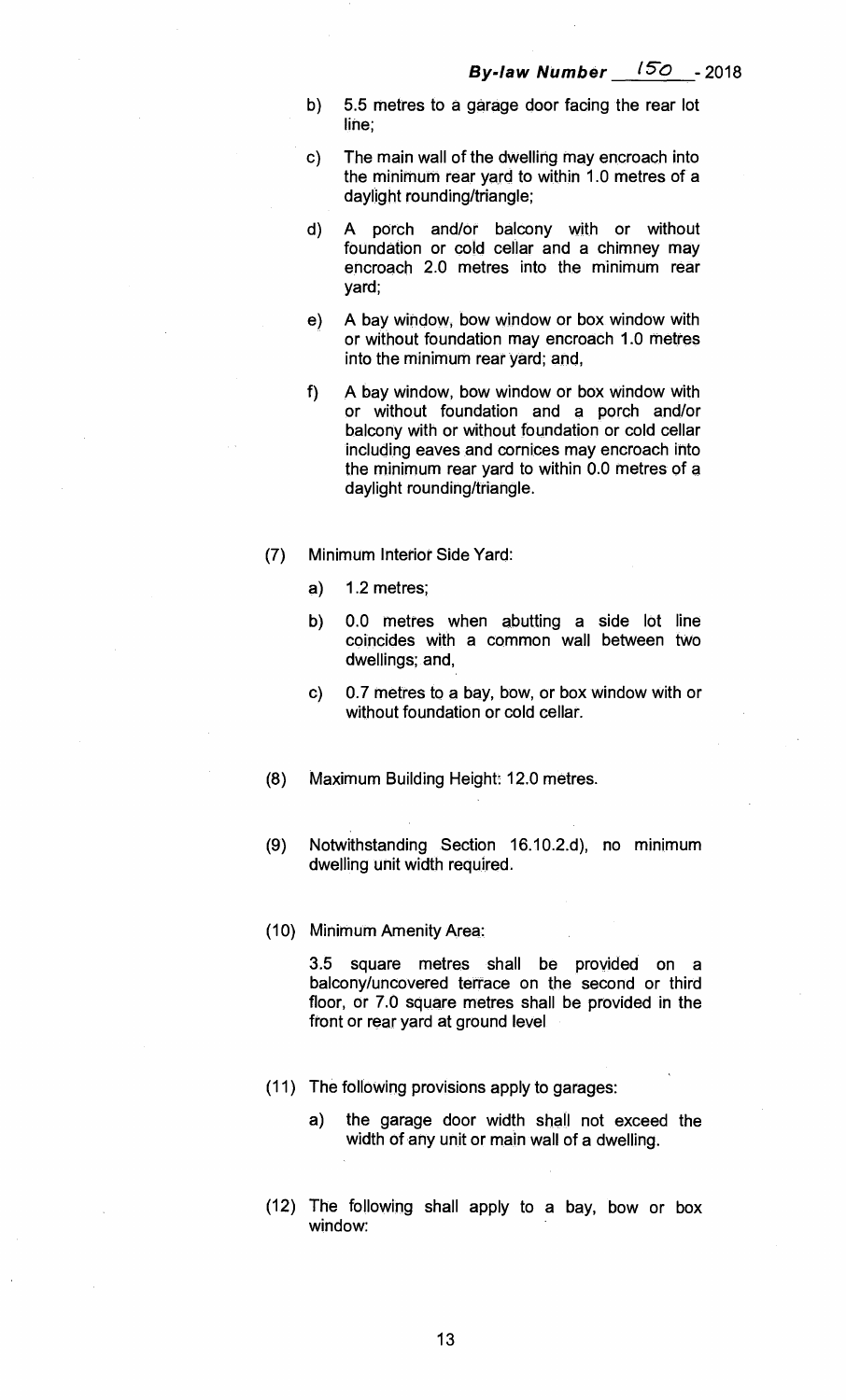- **a) Notwithstanding Section 6.13 Table 6.13.A, the maximum width of a bay, bow or box window with or without foundation shall be 4.5 metres;**
- **b) Notwithstanding Section 6.13 Table 6.13.A, the maximum depth of a bay, bow or box window with or without foundation shall be 1.0 metre; and,**
- **A bay, bow or box window with a depth greater**   $c)$ **than 0.6 metres up to the maximum depth of 1.0 metres shall contain side windows.**
- **(13) Notwithstanding Section 10.13.2, front to rear yard pedestrian access through the dwelling unit shall not be required;**
- **(14) Notwithstanding Section 10.9.1 B.1), the following shall apply:** 
	- **a) the minimum driveway width shall be 2.75 metres and the maximum width of the driveway shall not exceed the width of any unit.**
- **(15) Air conditioning units are permitted to be located on a balcony or uncovered terrace.**
- **(16) Notwithstanding Section 10.10(a), where a yard abuts an Open Space zone, the maximum height of a fence shall be 1.2 metres.**
- **(17) No fence or accessory structure shall be permitted in the rear yard.**
- **(18) Notwithstanding Section 10.12, the minimum distance measured along a lot line between a driveway and the actual or projected point of intersection of two streets shall be 4.0 metres.**
- **2891.3 For the purposes of this section , the front lot line shall be the lot line abutting an Open Space zone and the rear lot line shall be deemed to be opposite the front lot line."**
- **(6) By adding thereto, the following sections:** 
	- **"2893 The lands designated Institutional 2893 on Schedule A to this by-law:**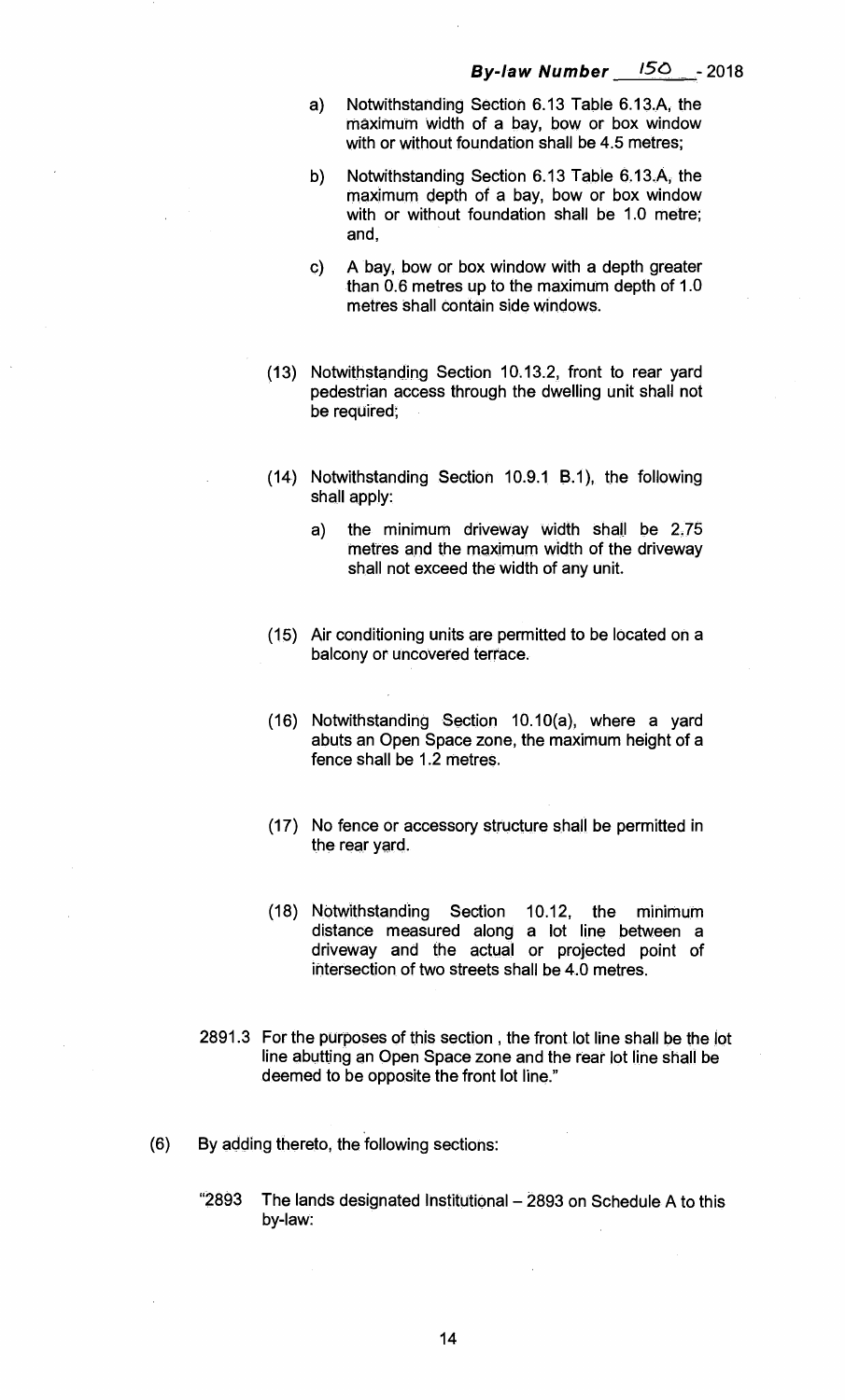**2893.1 Shall only be used for either of the following:** 

**a) Purposes permitted by the 11 zone;** 

**Or, purposes permitted by any of the following zones:** 

- **b) R1F 9.0 Special Section 2888;**
- **c) R3E 6.0 Special. Section 2889; and,**
- **d) R3E 6.5 Special Section 2890.**

**2893.2 Shall be subject to the following requirements and restrictions:** 

- **(1) Uses permitted under Section I1-2893.1-a) shall be subject to the requirements and restrictions of the 11 zone, except that infrastructure for various utilities shall be exempt from the requirements and restrictions of the applicable zone.**
- **(2) Uses permitted under Section I1-2893.1-b) shall be subject to the requirements and restrictions of Section 2888.**
- **(3) Uses permitted under Section 11-2893.1-c) shall be subject to the requirements and restrictions of Section 2889.**
- **(4) Uses permitted under Section I1-2893.1-d) shall be subject to the requirements and restrictions of Section 2890."**

**ENACTED and PASSED this 11th day of**. **July, 2018.** 

| Approved as to.<br>form.   |  |
|----------------------------|--|
| 2018/July/10               |  |
| AWP                        |  |
|                            |  |
| Approved as to<br>content. |  |
| 2018/Jul/10                |  |
| АP                         |  |
|                            |  |

**Peter Fay, City Clerk Linda yor**  13: cs'73

C02W16.003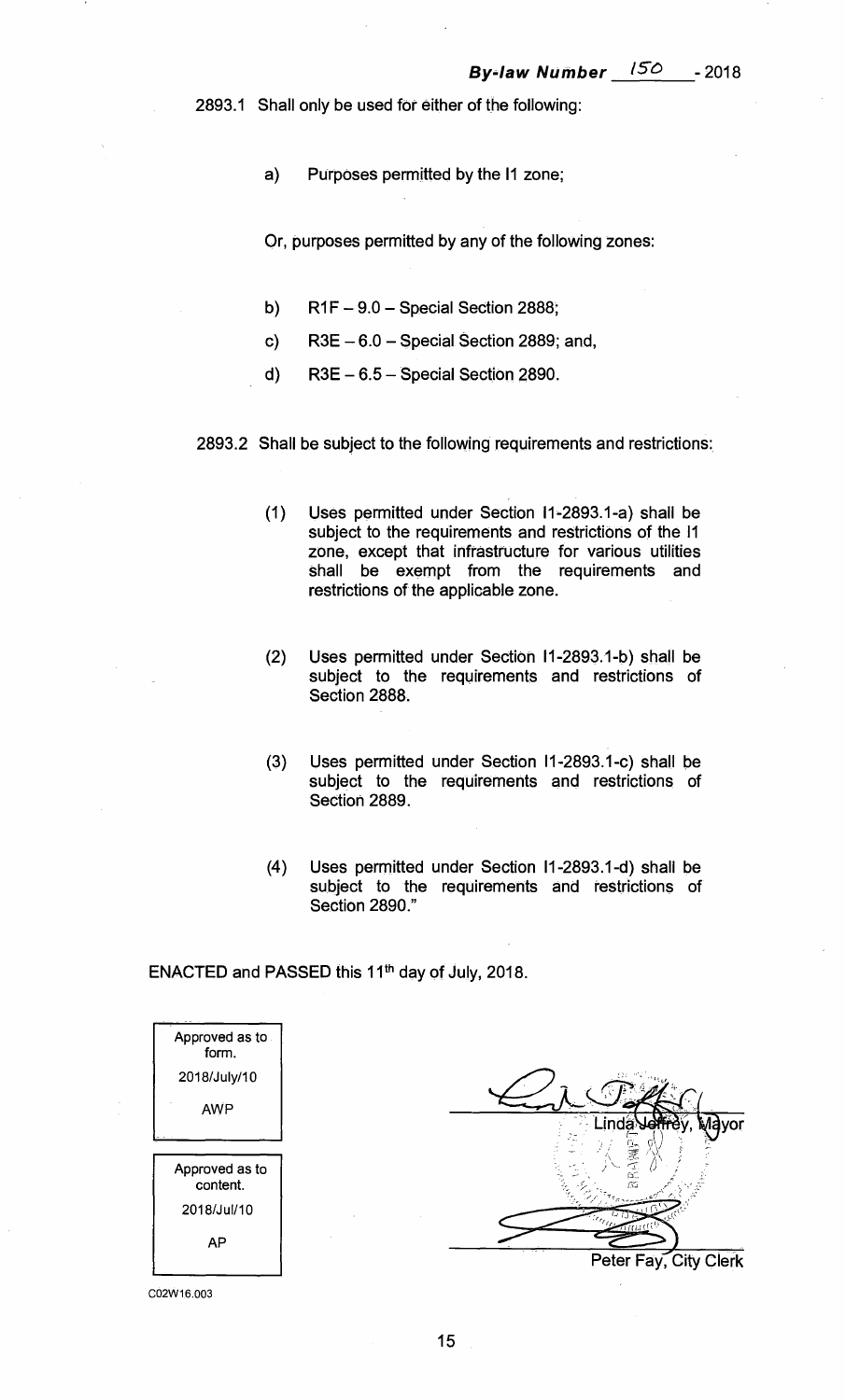